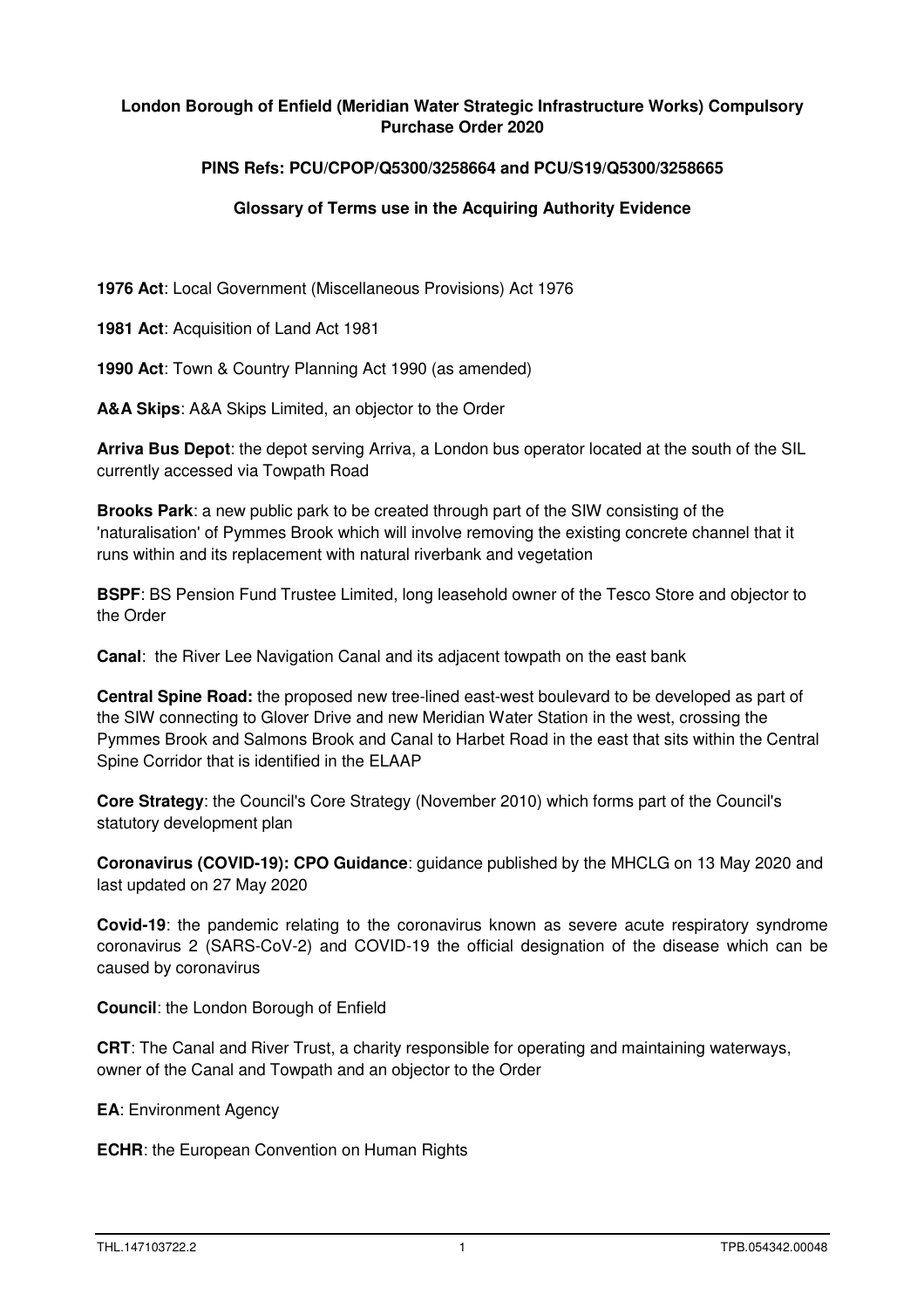**Edmonton Marshes**: the proposed country park to be created as part of the SIW Planning Permission on land within Meridian Water to the east of Harbet Road

**ELAAP**: the Edmonton Leeside Area Action Plan

**Flood Barrier Permission**: planning permission for a low level flood restraint barrier adjacent to the canal towpath (forming part of the SIW) dated 23 July 2020 under reference 20/00112/RE4

**GDA:** the grant determination agreement entered into between the Council and MHCLG dated 30 October 2020 which secures HIF Funding

**GLA**: the Greater London Authority

**Guidance**: Guidance on Compulsory Purchase and the Crichel Down Rules published in February 2018 by the MHCLG (updated July 2019)

**Hastingwood**: Hastingwood Securities Limited, an objector to the Order

**HIF**: The Housing Infrastructure Fund, a £4 billion fund administered by MHCLG Infrastructure providing funding local authorities for infrastructure to unlock housing

**HIF Funding**: funding awarded to local authorities by MHCLG from the Housing Infrastructure Fund to be used towards for infrastructure to unlock housing, of which the Council was awarded of £170m for the SIW

**IKEA**: IKEA Properties Investments Ltd, IKEA Ltd and IKEA Leasing Ltd, owner/operator of the IKEA Store and an objector to the Order

**IKEA Store**: the IKEA store along with associated car parking located within Meridian Water

**IKEA West Car Park**: the proposed IKEA car park consisting of 393 parking spaces relocated from the existing northern car park and store front to the existing hard standing areas to the west and south of the IKEA Store granted planning permission dated 18 July 2020 with reference 20/000111/RE4

**Leeside Link Road:** a new link road forming part of the SIW providing access for cars, pedestrians and cyclists from Leeside Road through to the Central Spine Road

**LBH**: the London Borough of Haringey

**London Plan**: the Mayor of London's London Plan (adopted in March 2021) which provides a strategic spatial strategy within Greater London and forms part of the Council's statutory development plan

**LVRP**: Lee Valley Regional Park

**LVRPA**: The Lee Valley Regional Park Authority, the body responsible for managing and developing to the LVRP created by the Lee Valley Regional Park Act 1966 and an objector to the Order

**Meridian Water**: the area shown outlined red on the plan at Document 4

**Meridian Water Station:** the Meridian Water railway station constructed as part of Phase 1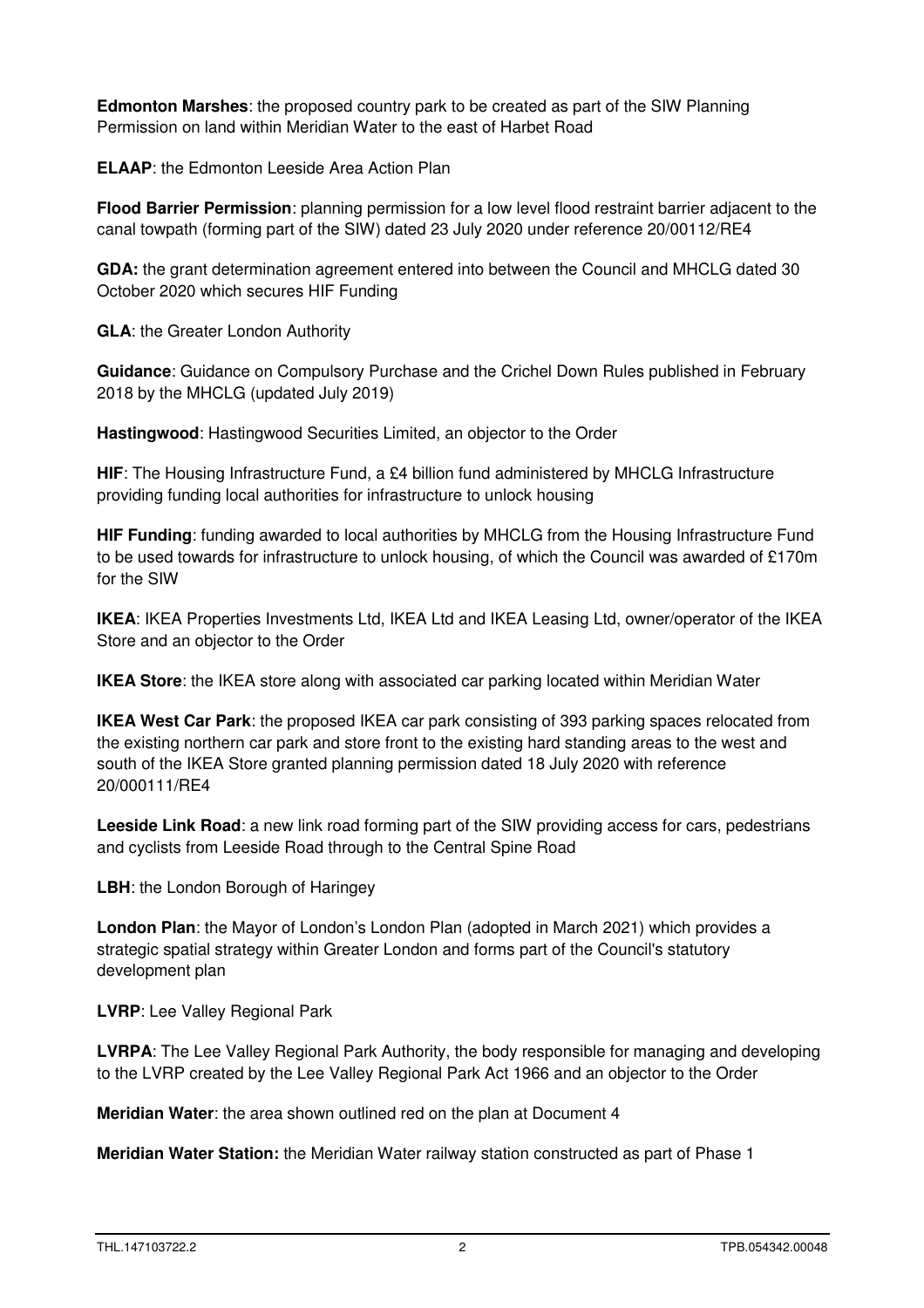**MHCLG:** Ministry of Housing, Communities and Local Government

**NGET**: National Grid electricity Transmission Limited, a statutory undertaker pursuant to the Electricity Act 1989 and an objector to the Order

**North South Link Road**: the north-south link road forming part of the SIW between Argon Road roundabout and Glover Drive to accommodate revised access arrangements to Tesco and IKEA

**NPPF**: the National Planning Policy Framework published 24 July 2018 and updated 19 June 2019

**Open Space Application**: the application made to the Secretary of State by the Council for a certificate under section 19 and Schedule 3 of the 1981 Act relating to open space within Meridian Water consisting of the Canal and Towpath

**Orbital Business Park**: a business park comprising large buildings and open storage uses within Zones 4 and 5, owned by the Council and proposed for redevelopment as part of Phase 2

**Order**: the London Borough of Enfield (Meridian Water Strategic Infrastructure Works) Compulsory Purchase Order 2020

**Order Land:** the land included within the Order and is shown on the Order Map (Document 2)

**Order Map:** the map attached to the Order (Document 2)

**Park Plan** the LVRP Park Development Framework which comprises the Strategic Policies and (insofar as relevant to Meridian Water) Area 4 Proposals: The Waterlands: Banbury Reservoir to Pickett's Lock

**Phase One**: the first development phase of the Scheme (forming part of Zone 1) for which planning permission was granted on 10 July 2017 under reference 16/01197/RE3 within the area shown labelled 1 on Document 5

**Phase Two**: the second development phase of the Scheme (comprising Zone 4, 5 and part of Zone 2) within the area shown labelled 4 and 5 on the plan at Document 5 and the details of the redevelopment shown on Document 7

**Phase Two Planning Application**: the application for outline planning permission for the comprehensive redevelopment of Phase 2 made under reference: 19/02718/RE3

**Plot**: a plot of land shown on the Order map that is the subject to compulsory acquisition of land or rights pursuant to the Order

**Pymmes Brook**: the waterway known as Pymmes Brook that flows though Meridian Water owned and managed by the Environment Agency

**Salmons Brook**: the waterway known as Salmons Brook that flows though Meridian Water owned and managed by the Environment Agency

**Secretary of State**: the Secretary of State for Housing, Communities and Local Government

**Scheme:** the Council's proposals for the regeneration of Meridian Water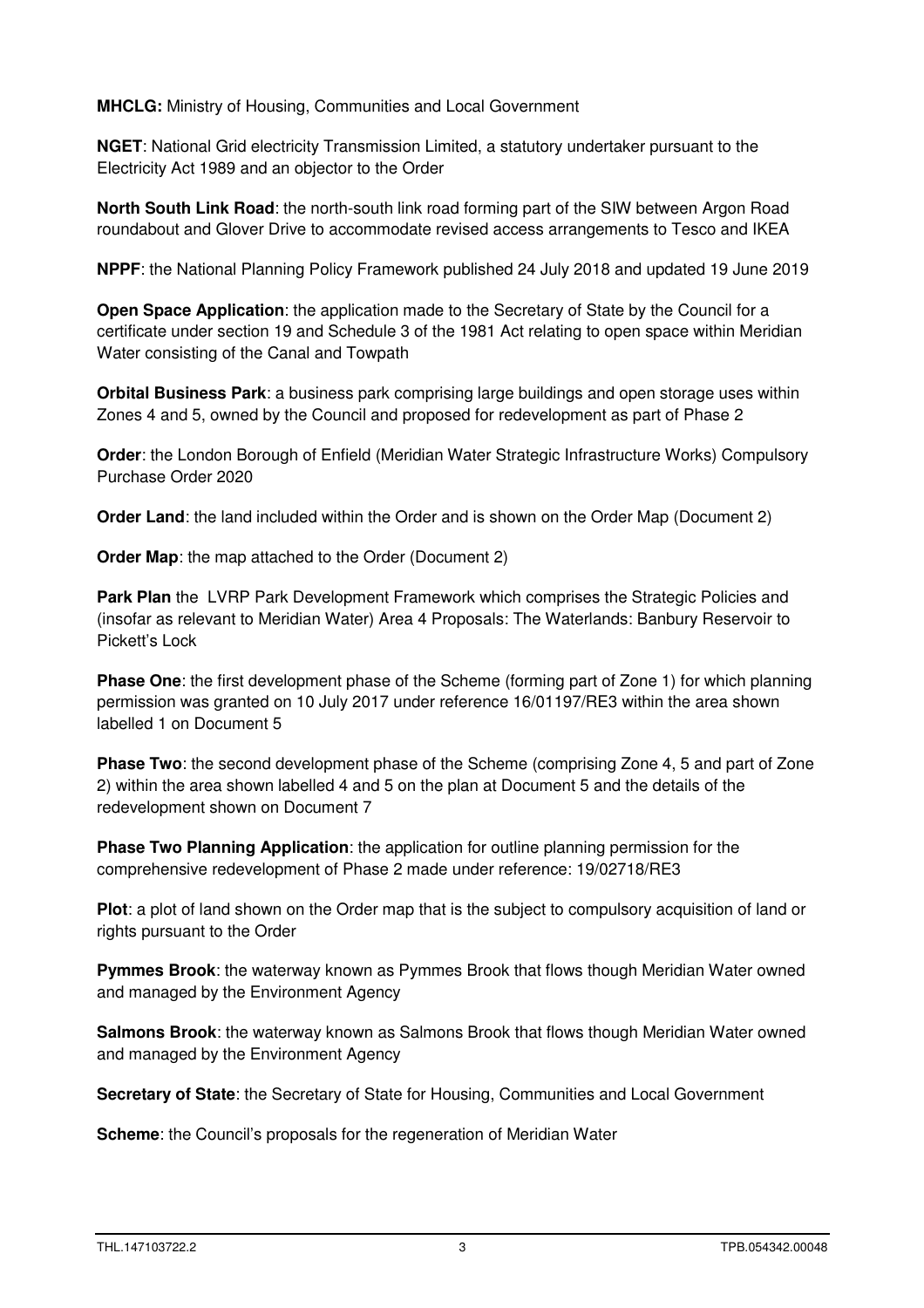**SIL**: the part of the designated Central Leeside Strategic Industrial Location within Meridian Water located in Zones 6 and 7

**SIW**: the strategic infrastructure works subject to the Order required to enable delivery of the Scheme to be carried out pursuant to the SIW Planning Permission comprising:

- (a) The Central Spine Road;
- (b) Leeside Link Road;
- $(c)$  Bridges  $(x4)$  erection of bridges and associated works to enable the Central Spine Road and Leeside Link Road to span the Pymmes and Salmons Brook and Canal;
- (d) Brooks Park and River Naturalisation naturalising the channelised Pymmes Brook to introduce an ecological river landscape, as well as providing riverside parkland;
- (e) Edmonton Marshes and Flood Alleviation Works re-levelling and remediation of land to the east of Harbet Road, providing comprehensive flood alleviation works and a new high quality public open space within theLVRPA
- (f) Access Works third party access works to provide new and altered accesses to the IKEA store, a new north-south link between Argon Road and Glover Drive, the creation of a link between the Central Spine Road and Anthony Way and other improvements to maintain access, along with other ancillary highway works to Glover Drive, Leeside Road and Meridian Way.
- (g) Earthworks, Remediation, Utilities and other ancillary works earthworks, retaining structures and remediation within Zones 4 and 5, installation of main utility networks and ancillary works including the demolition of existing buildings and structures.

**SIW Planning Application**: the application for full planning permission for the SIW under reference: 19/02717/RE3

**SIW Planning Permission**: the planning permission granted pursuant to the SIW Planning Application dated 22 July 2020 shown on Document 6

**Statement of Case**: the Council's Statement of Case dated 13 January 2021 relating to the Order submitted pursuant to Rule 7 of the Compulsory Purchase (Inquiries Procedure) Rules 2007

**Statement of Reasons**: The Council's Statement of Reasons dated August 2020 in support of the Order

**Tesco**: Tesco Stores Limited, owner and operator of the Tesco Store and an objector to the Order

**Tesco Store**: the Tesco superstore along with its associated petrol station and car parking within Meridian Water

**TfL**: Transport for London